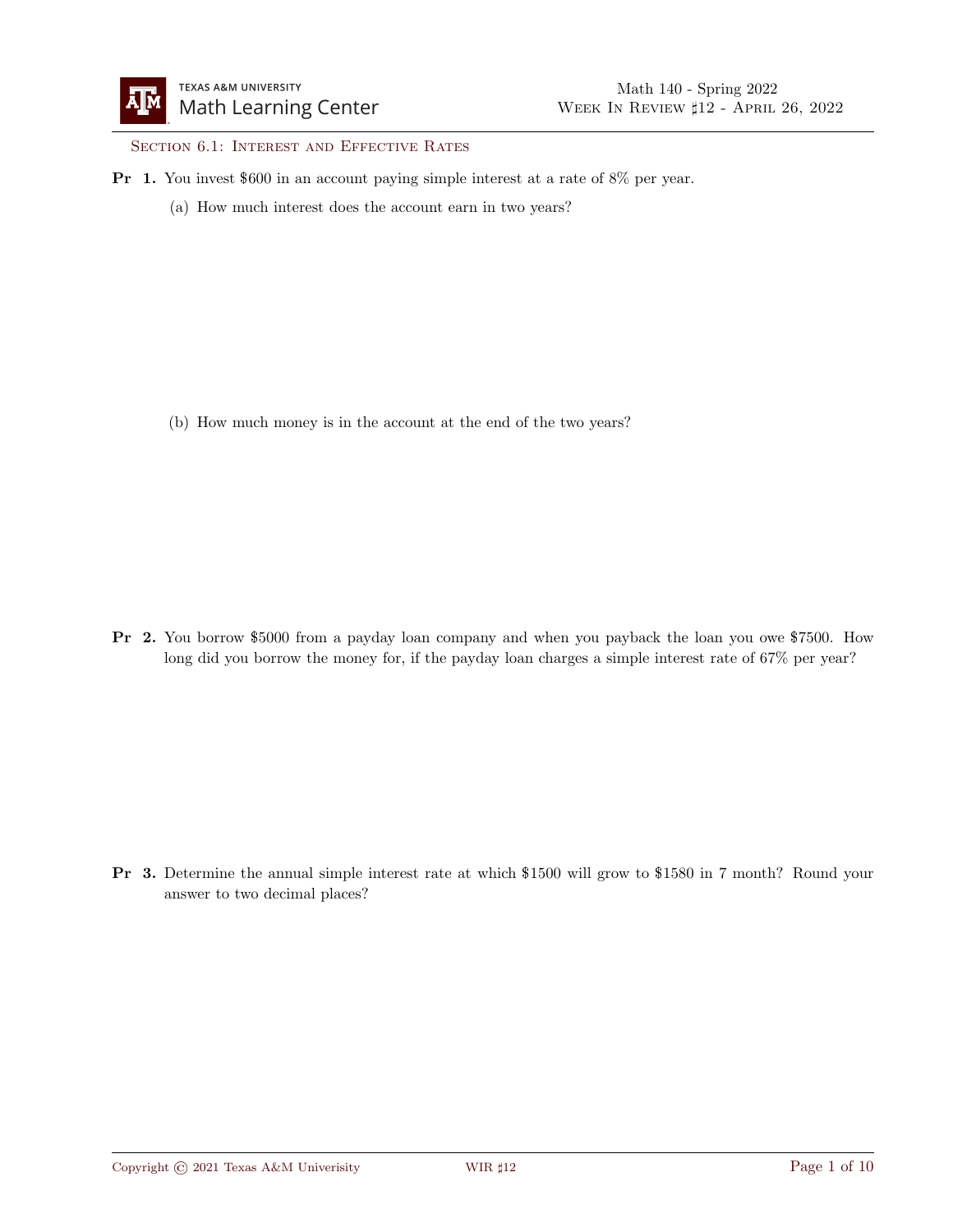- Pr 4. You put \$2,000 into an account and 5 years later have \$8,450.50 in the account. If the account earned interest compounded monthly, what was the account's annual interest rate? Round your answer to two decimal places?
	- ${\cal N}$   $=$  $I\% =$  $PV =$  $PMT =$  $FV =$  $P/Y =$  $C/Y =$ PMT: END

- Pr 5. You want to take a trip in 3 years that will cost \$18,000. How much should you deposit now, making no additional deposits, into an account that earns 8% per year, compounded daily, so you will have enough money for the trip?
	- $N =$  $I\% =$  $PV =$  $PMT =$  $FV =$  $P/Y =$  $C/Y =$ PMT: END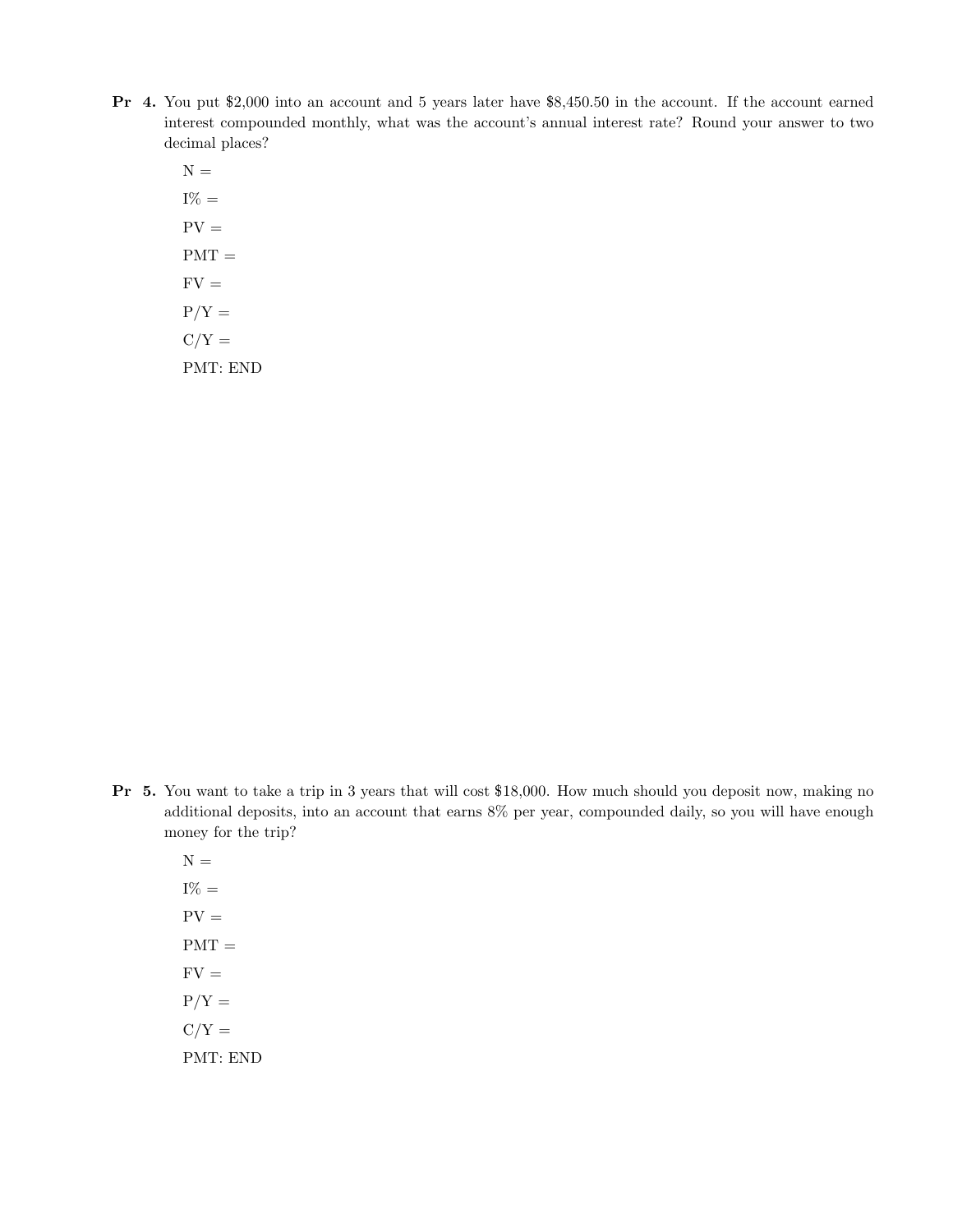Pr 6. You invest \$12000 into an account that pays annual interest at a rate of 5.96%, compounded monthly.

 $N =$  $I\% =$  $PV =$  $PMT =$  $FV =$  $P/Y =$  $C/Y =$ PMT: END

(a) How much money will you have in the account at the end of 4 months? Assuming no addition deposits are made.

(b) How much interest did the account earn in the 4 months?

Pr 7. You invest \$12000 into an account that pays annual interest at a rate of 5.96% per year, compounded continuously. How much money is in the account at the end of 4 months?

Pr 8. What is the annual interest rate, as a percent, on an account that is compounded continuously, if \$2000 grows to \$3500 in 4 years? Round your answer to two decimal places.